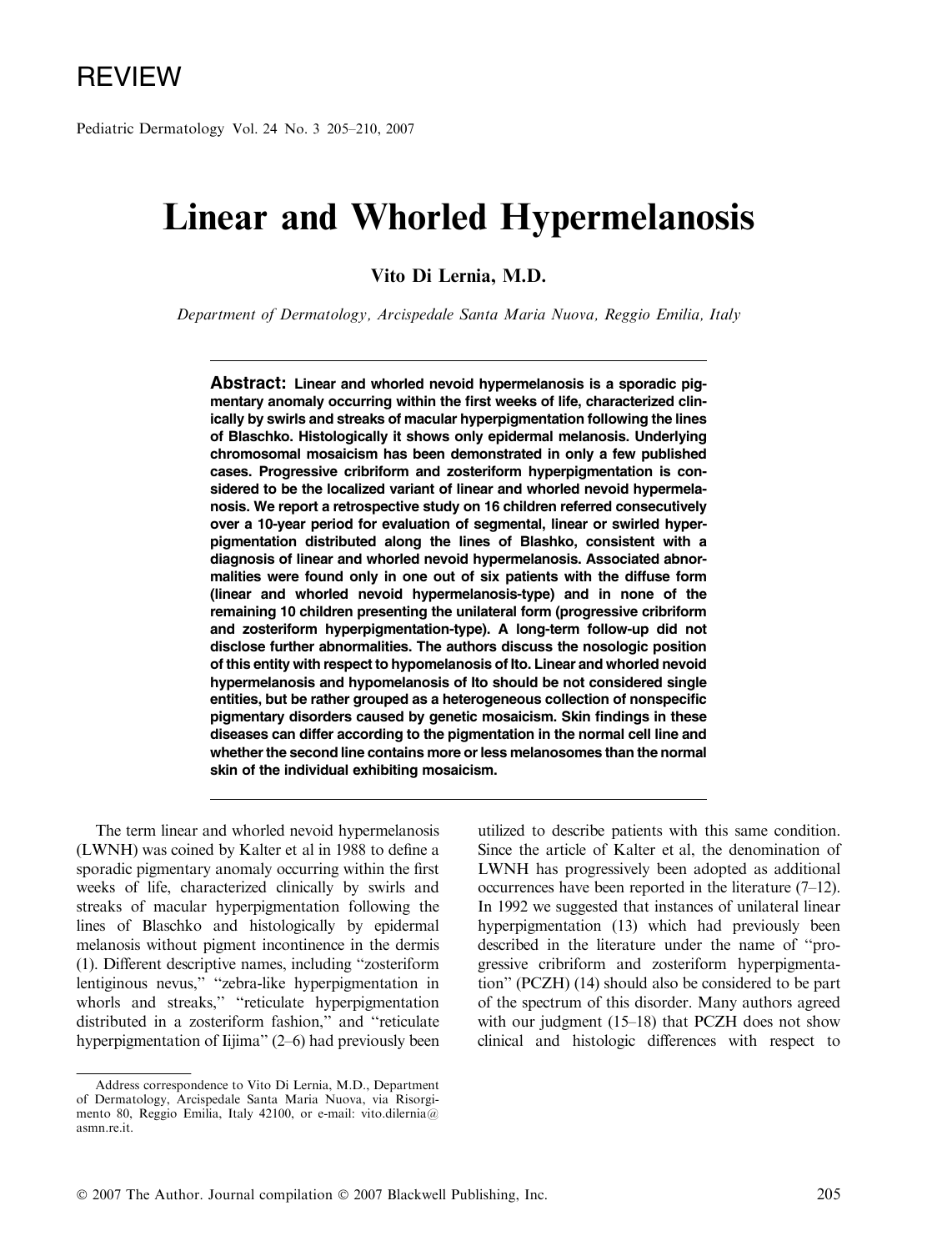

Figure 1. Swirls and streaks of macular hyperpigmentation following the lines of Blaschko on the trunk; bilaterally (patient 10).

LWNH, other than later onset, at about the second decade of life.

In this retrospective work we reviewed a group of 16 children observed in a 10-year period who presented with segmental linear or swirled hyperpigmentation along the lines of Blaschko, consistent with a diagnosis of LWNH (Fig. 1). To our knowledge, this report constitutes the largest series of patients with this pigmentary anomaly to date.

#### MATERIALS AND METHODS

For each child the following information was recorded: sex, age, age at presentation, distribution of the pigmentary lesions, and associated clinically relevant abnormal features. Clinical follow-up on each patient was sought yearly for 5 to 10 years. Routine laboratory investigations and skin biopsies were performed in 10 patients.

#### **RESULTS**

Linear and whorled nevoid hypermelanosis was defined as multiple swirled, nevoid streaks of hyperpigmentation without a preceding inflammatory stage. Progressive cribriform and zosteriform hyperpigmentation was defined as a localized linear band of hyperpigmentation not preceded by inflammatory lesions. Six patients had widespread hyperpigmentation of the LWNH-type, and one of these had a combination of both hyper-and hypo-pigmentation. Ten patients had a unilateral hyperpigmentation of the PCZH-type. Eight patients were male and eight were female. The patients' age at the time of referral ranged from 1 to 10 years. The abnormal pigmentation was first noted at birth in two patients and during the first year of life in the remaining four patients with the diffuse hyperpigmentation LWNH-type. The patterns of pigmentation were segmental, linear, swirled, or a combination of the above, all with a sharp midline cutoff. The pigmentation was localized to the trunk in seven patients, the extremities in six, and the head and neck in one patient. The remaining patients had widespread cutaneous involvement. Routine laboratory tests, including blood cell count with differential, were normal. In all patients, histopathologic examination of biopsy specimens showed a mild increase of melanin in the basal layer of the epidermis and mild elongation of the rete ridges. Abnormal systemic features were present in one patient affected by LWNH and consisted of severe developmental delay with autism. Follow-up examinations were carried out in all patients, however additional abnormal systemic features were not detected in any of the patients during a 5- to 10-year follow-up. One patient affected by PCZH developed in adolescence dizziness, atrophic gastritis, and anorexia nervosa. The main clinical characteristics of the 16 patients are summarized in Table 1.

## DISCUSSION

The diagnostic criteria proposed by Kalter et al for the diagnosis of LWNH included an onset within a few weeks of births with progression for 1 to 2 years before stabilization; linear and whorled hyperpigmentation following the lines of Blaschko without preceding bullae or verrucae; hyperpigmented areas with increased pigmentation of the basal layer and prominence of melanocytes without incontinence of pigment; sporadic occurrence without sex predilection; sparing of the mucous membranes, eyes, palms, and soles; and possible association with congenital anomalies.

Various extracutaneous abnormalities, involving mostly the central nervous and musculoskeletal systems have been observed in a number of patients with LWNH as well as in those published earlier in the literature and reported with different descriptive names. Clinical findings include not only developmental and growth retardation, facial and body asymmetry (2,3,12,15,19– 23), but also cardiac defects (24,25).

Due to the rarity of LWNH, no large series of patients affected by this condition had been studied to determine the frequency of associated abnormal systemic features until 1996, when Nehal et al reported a retrospective review of 54 patients with different conditions, including LWNH, sharing hypopigmentation and hyperpigmentation following the lines of Blaschko (26). These authors found associated abnormal systemic features, which included seizures, neurodevelopment delay, cardiac defects and hydrocephalus in four out of their group of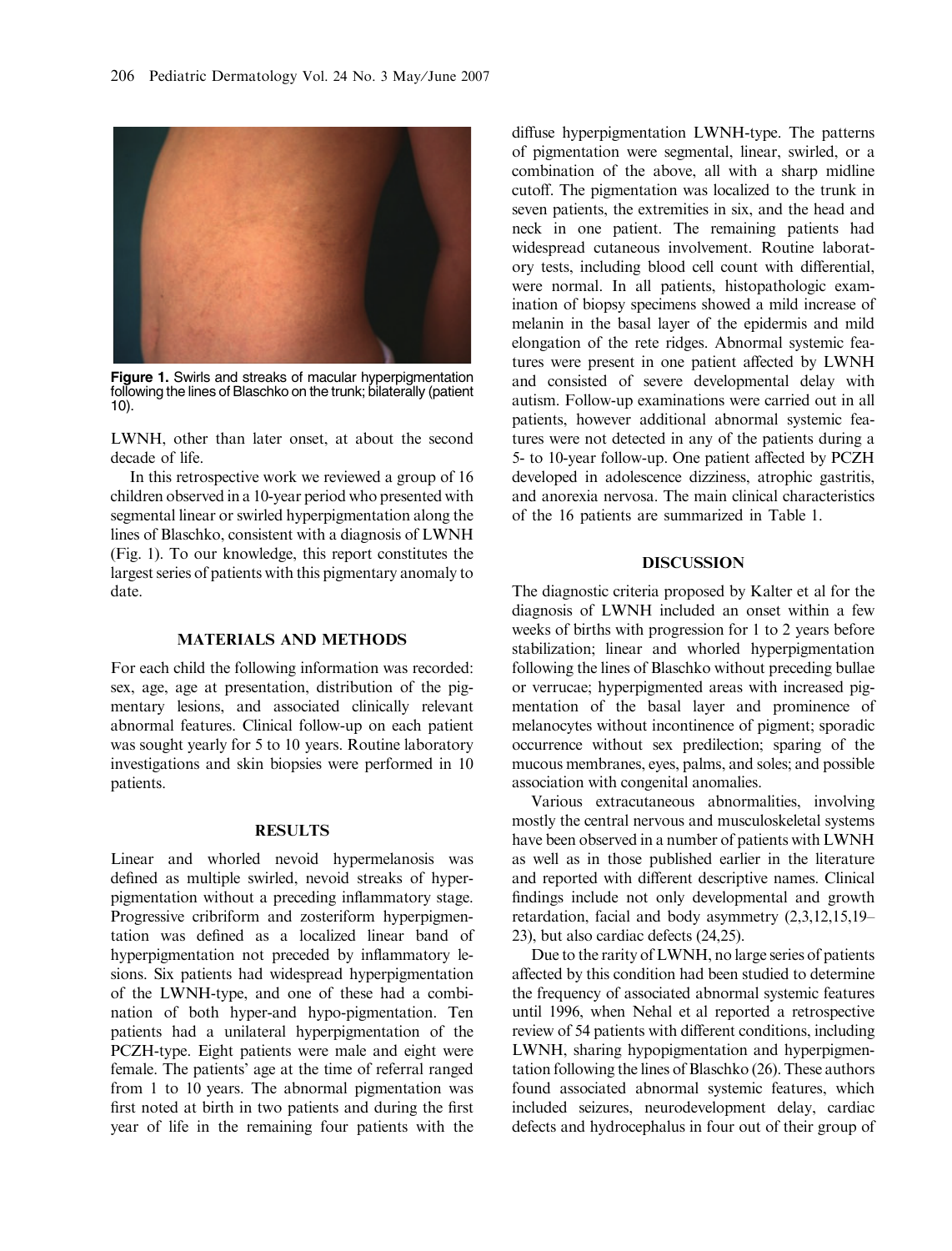| No./age/sec      | Type of<br>pigmentation | First<br>noted | Location                                 | Additional features                                              |
|------------------|-------------------------|----------------|------------------------------------------|------------------------------------------------------------------|
| $1/7$ years/ $F$ | <b>PCZH</b>             | Birth          | Right trunk                              | Atrophic gastritis, dizziness,<br>anorexia nervosa (adolescence) |
| $2/1$ year/F     | PCZH                    | 1 month        | Right buttock and thigh                  | None                                                             |
| $3/2$ years/M    | PCZH                    | l year         | Trunk                                    | None                                                             |
| $4/2$ years/M    | <b>LWNH</b>             | Birth          | Diffuse                                  | Autism, severe psychomotor delay                                 |
| $5/1$ year/F     | <b>LWNH</b>             | 1 year         | Diffuse                                  | None                                                             |
| $6/5$ years/M    | PCZH                    | 4 years        | Left face and neck                       | None                                                             |
| $7/6$ years/M    | <b>LWNH</b>             | 9 months       | Trunk and arms                           | None                                                             |
| $8/10$ years/M   | <b>PCZH</b>             | 4 years        | Trunk and right arm                      | None                                                             |
| $9/3$ years/M    | <b>LWNH</b>             | 1 year         | Diffuse                                  | None                                                             |
| $10/4$ years/M   | <b>LWNH</b>             | 3 months       | Diffuse                                  | None                                                             |
| $11/10$ years/M  | PCZH                    | 5 years        | Right trunk                              | None                                                             |
| $12/5$ years/F   | <b>LWNH</b>             | Birth          | Thighs, genitalia                        | None                                                             |
| $13/1$ year/F    | <b>PCZH</b>             | 3 months       | Right buttock and thigh (flexor surface) | None                                                             |
| $14/2$ years/M   | <b>PCZH</b>             | l year         | Trunk                                    | None                                                             |
| $15/2$ years/F   | <b>PCZH</b>             | 2 years        | Trunk                                    | None                                                             |
| $16/3$ years/M   | <b>PCZH</b>             | 3 years        | Left arm                                 | None                                                             |

TABLE 1. Clinical characteristics of the 16 patients affected by linear and whorled hypermelanosis

PCZH, progressive cribriform and zosteriform hyperpigmentation; LWNH, linear and whorled hypermelanosis.

13 patients with LWHN. Additional extracutaneous findings were not detectable in any of the patients during a follow-up period of 6 to 42 months. In our group of 16 patients with LWNH, we were able to find associated abnormalities in one out of six patients with the diffuse form (LWNH-type) and in none of the remaining 10 children presenting the unilateral form (PCZH-type). Although this group is too small to produce significant results from a statistical point of view, we calculated an incidence of 16% of associated abnormalities. In a longterm follow-up of 5 to 10 years we did not find additional abnormal systemic features, confirming that any occurrence of extracutaneous associated findings of LWNH is generally of early onset. In the study of Nehal et al the incidence of extracutaneous abnormalities in LWNH was 31%, thus quite similar to that of extracutaneous abnormalities found with hypomelanosis of Ito (HI)  $(33\%)$ .

Hypomelanosis of Ito is characterized by congenital hypopigmentation, also in a linear and whorled pattern following the lines of Blaschko. Hypomelanosis of Ito has been reported in association with neurologic deficits, epilepsy, and asymmetric abnormalities in other organs. Linear and whorled hypermelanosis resembles HI in all but the color of the skin markings. As one of our patients demonstrated, it can be difficult in extensive presentations to determine whether the basic abnormality is one of hypo- or hyperpigmentation (20). In addition, an association of both hyperpigmentation and hypopigmentation along the lines of Blaschko can be noted in the same individual (20,24–28). The concept of not strictly differentiating patients with hypo- and hyperpigmentation was implied in the series reported by Nehal et al (26). Furthermore, the association of three types of skin pigmentation, including areas with hypopigmentation and hyperpigmentation following the lines of Blaschko and normally pigmented skin, has been reported and named cutis tricolor (29–31). Developmental somatic mosaicism leading to the proliferation and migration of two mixed populations of melanocytes with different potential for pigment production was suggested as the most likely cause for the pigmentary anomalies of LWNH (1,3). Confirming Happle's hypothesis that skin disorders, including pigmentary anomalies, distributed along the Blaschko lines are the result of somatic mosaicism (32), underlying chromosomal mosaicism has been observed in LWNH, although in only a few instances (7,20,23,28,33,34). The small number of patients with LWNH who show abnormal mosaicism could be due to the fact that in most instances the karyotype was investigated in blood lymphocytes only. Indeed Hartmann et al showed that postnatal confirmation of prenatally diagnosed trisomy 20 mosaicism was possible in skin fibroblasts and not in blood lymphocytes in a patient with LWNH (25). Chromosomal abnormalities of LWNH include mosaic trisomy 7, 14 and 18 as well as X-chromosomal mosaicism. In addition, Thomas et al (35) evaluated a series of eight personal patients with pigmentary anomalies reminiscent of incontinentia pigmenti (IP) and at least 36 similar patients reported in the literature. In all instances abnormal lymphocyte karyotypes with chromosomal mosaicism of lymphocytes and skin fibroblasts, either in combination or separately, were discovered. As no histologic examination was performed, a possible diagnosis of LWNH cannot be excluded in some patients of the Thomas' series reported as having third stage IP without a history of preceding bullous or verrucous lesions.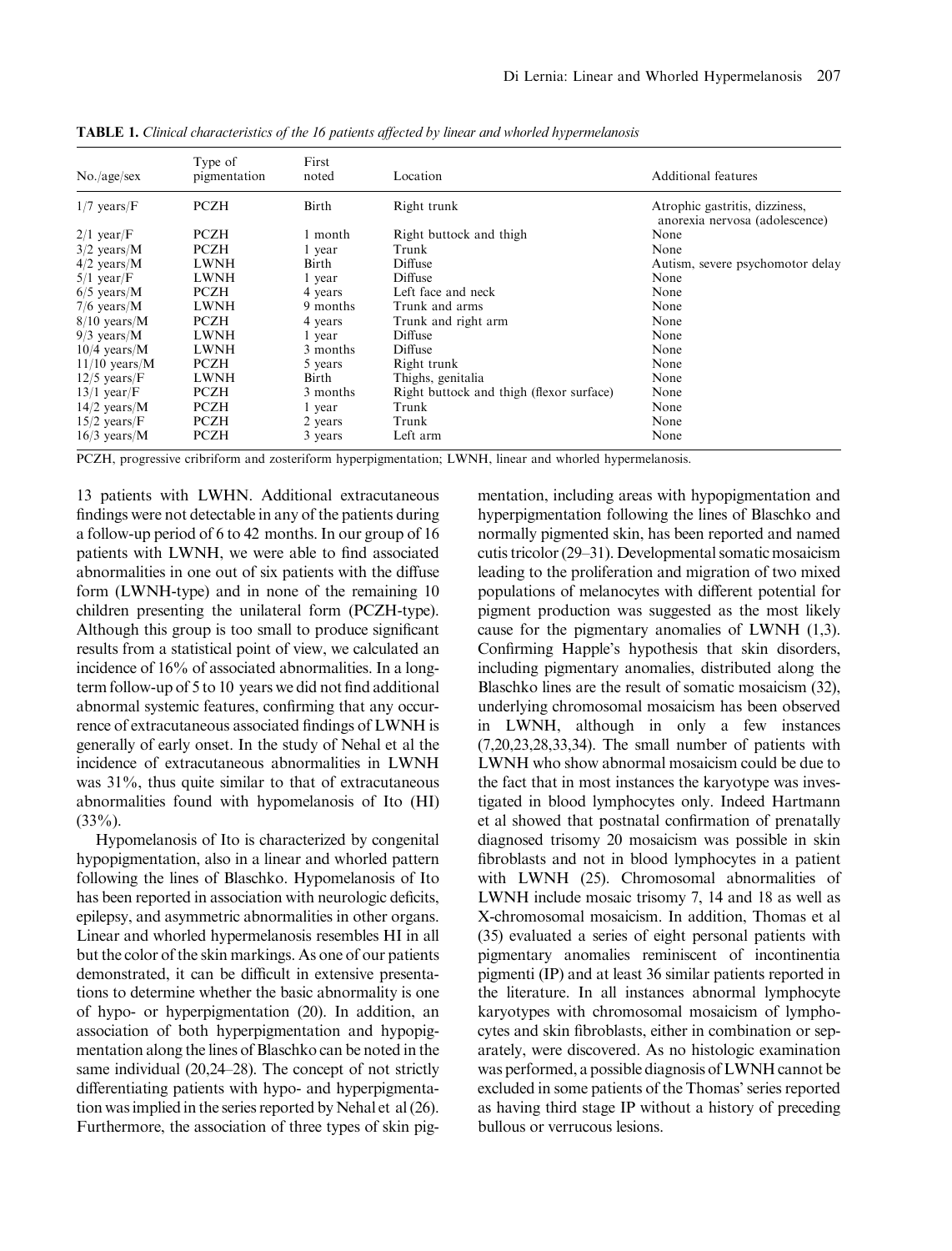

Figure 2. Unilateral brown macular hyperpigmentation with sharp mid-line demarcation on the trunk (patient 3).



Figure 3. Two patches of unilateral cribriform brown macular hyperpigmentation on the trunk without a history of preceding eruptions, consistent with a diagnosis of PCZH.

On the basis of these observations, LWNH appears to reflect underlying genetic mosaicism for highly variable genetic defects. This disorder should be not considered an entity, but rather a nonspecific pigmentary disorder caused by genetic mosaicism as well as HI, to which it appears to be pathogenetically related (36). Of interest, a particular chromosomal abnormality can lead to LWNH or HI, as in the case of trisomy 20 (25). Thus, HI and LWNH should not be considered as distinct entities, but rather as one entity—in which these skin findings differ according to the pigmentation in the normal cell line and whether the second line contains more or less melanosomes than the normal skin (20). The coexistence of lighter and darker skin areas reflects mutant cells relative to non-mutant cells, leading to different cell lines with different variable pigment content of melanosomes (25,27). The term ''pigmentary mosaicism'' has been suggested as a better descriptor for these conditions (36) which, as Nehal et al point out, ''should not be considered distinct syndromes but rather grouped as a heterogeneous collection of disorders indicative of underlying genetic mosaicism'' (26).

In 1992 we suggested considering LWNH and PCZH (13,14) to be related conditions with variable time of onset. Although the lack of associated cutaneous and internal abnormalities was one of the suggested criteria for the diagnosis of PCZH in the original description by Rower et al, neurologic, skeletal, and cutaneous anomalies were observed by Schepis et al (17) in a patient with PCZH as well. No associated abnormalities were found in our series of 10 patients with PCZH-type hyperpigmentation (Figs. 2 and 3).

Finally, if we agree that both LWNH and HI represent pigmentary mosaicism, by analogy, the same is likely to be true of more localized and segmental forms of pigmentation such as PCZH and segmental nevus depigmentosus. Bonifazi et al suggested the existence of an ''inverse'' nevus depigmentosus and coined for it the term ''hyperchromic nevus'' (37), a term which is well accepted in the Italian/European literature, but still does not appear in the American literature or in the major dermatology textbooks (Table 2).

While significant confusion remains in the literature about the correct classification and denomination of pigmentary anomalies along the Blaschko lines these patients' findings provide further evidence of the need for a revised nomenclature or a classification of this group of disorders under the rubric of ''pigmentary dysplasia with genetic mosaicism'' or ''pigmentary mosaicism'' to encompass different phenotypic expressions of common pathogenetic processes due to genetic abnormalities that specifically disrupt expression or function of pigmentary genes.

TABLE 2. Classification of linear pigmentary disorders distributed along the Blaschko lines

| Disorder                               | Pattern of<br>pigmentation | Distribution | Mosaicism | Associated<br>abnormalities (incidence) |
|----------------------------------------|----------------------------|--------------|-----------|-----------------------------------------|
| $LWNH$ (Fig. 1)                        | Hyperpigmentation          | Diffuse      | Yes       | $\leq 30\%$                             |
| $HI$ (Fig. 4)                          | Hypopigmentation           | Diffuse      | Yes       | $\geq 30\%$                             |
| $PCZH$ (Fig. 3)                        | Hyperpigmentation          | Segmental    |           | Very low                                |
| Segmental nevus depigmentosus (Fig. 5) | Hypopigmentation           | Segmental    |           | Very low                                |

LWNH, linear and whorled hypermelanosis; HI, hypomelanosis of Ito; PCZH, progressive cribriform and zosteriform hyperpigmentation.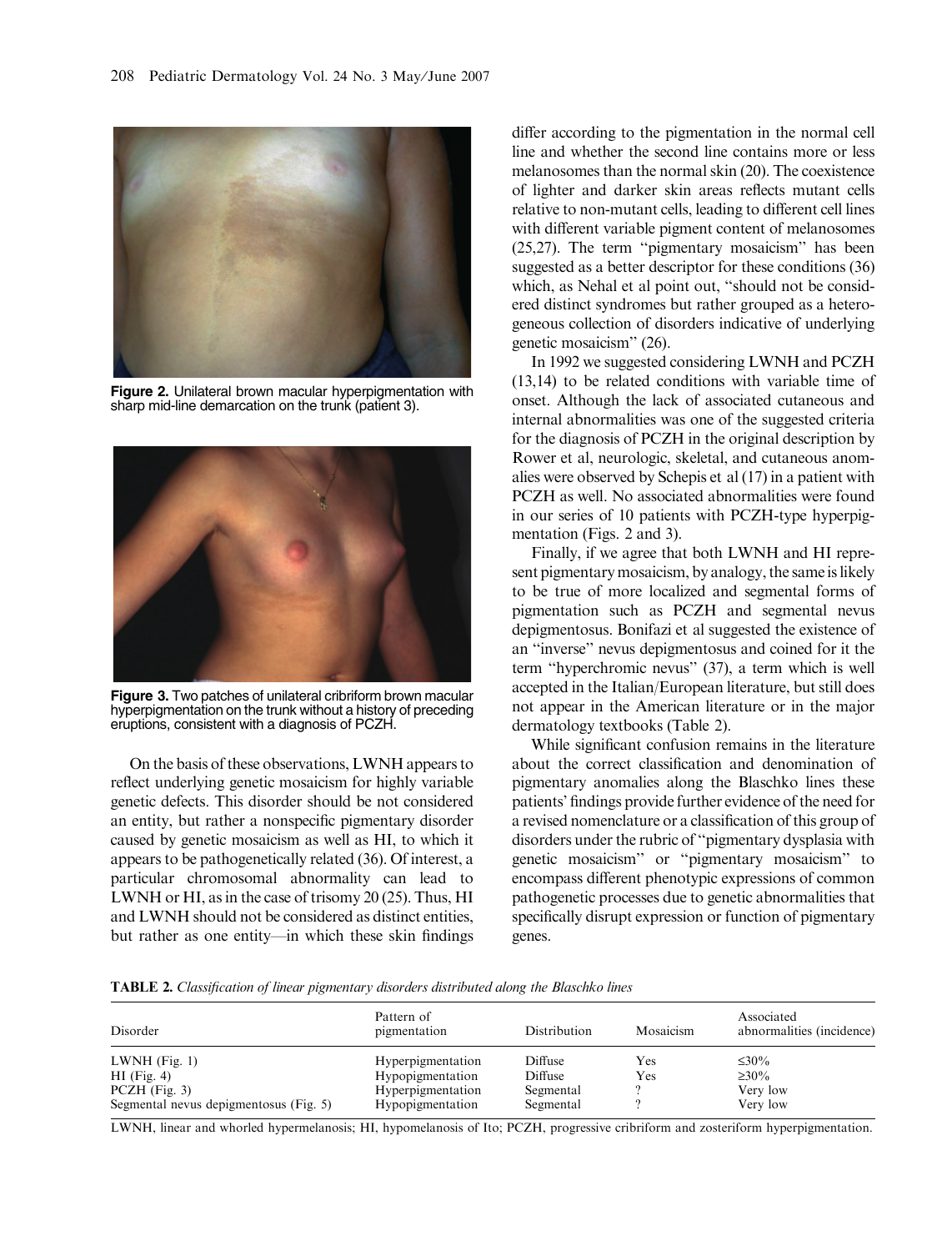

Figure 4. Hypomelanosis of Ito: linear and whorled hypopigmented patches along the Blaschko lines on the trunk. The distribution of the patches is the same as that of LWNH.



Figure 5. Segmental nevus depigmentosus involving the left side of the body. The distribution of the patches is the same as that seen in PCZH.

## **REFERENCES**

1. Kalter DC, Griffiths WA, Atherton DJ. Linear and whorled nevoid hypermelanosis. J Am Acad Dermatol 1988;19:1037–1044.

- 2. Port M, Courniotes J, Podwal M. Zosteriform lentiginous naevus with ipsilateral rigid cavus foot. Br J Dermatol 1978;98:693–698.
- 3. Alimurung FM, Lapenas D, Willis I et al. Zebra-like hyperpigmentation in an infant with multiple congenital defects. Arch Dermatol 1979;115:878–891.
- 4. Iijima S, Naito Y, Naito S et al. Reticulate hyperpigmentation distributed in a zosteriform fashion: a new clinical type of hyperpigmentation. Br J Dermatol 1987;117: 503–510.
- 5. Patrizi A, Di Lernia V, Varotti C. Reticolate hyperpigmentation distributed in a zosteriform fashion. Br J Dermatol 1989;121:280.
- 6. Bjorngren H, Holst R. Reticulate hyperpigmentation of Iijima, Naito and Uyeno. A European case. Acta Derm Venereol (Stockh) 1991;71:248–250.
- 7. Kubota Y, Shimura Y, Shimada S et al. Linear and whorled nevoid hypermelanosis in a child with chromosomal mosaicism. Int J Dermatol 1992;31:345–347.
- 8. Alvarez J, Piro C, Toribio J. Linear and whorled nevoid hypermelanosis. Pediatr Dermatol 1993;10:156–158.
- 9. Kanwar AJ. Linear and whorled hypermelanosis. Int J Dermatol 1993;32:385–386.
- 10. AkijamaM, Aranami A, Sasaki Y et al. Familial linear and whorled nevoid hypermelanosis. J Am Acad Dermatol 1994;30:831–833.
- 11. Delaporte E, Janin A, Blondel V et al. Linear and whorled nevoid hypermelanosis versus incontintentia pigmenti: is pigmentary incontinence really a distinctive feature? Dermatology 1996;192:70–72.
- 12. Hassab-El-Naby HMM, Alsaleh QA, Fathallah MA. Linear and whorled hypermelanosis: report of a case associated with cerebral palsy. Pediatr Dermatol 1996;13:148–150.
- 13. Di Lernia V, Patrizi A, Neri I et al. Reticolate hyperpigmentation of Iijima, Naito and Uyeno and other linear hyperpigmentations of children. Acta Derm Venereol 1992;72:393.
- 14. Rower JM, Carr RD, Lowney ED. Progressive cribriform and zosteriform hyperpigmentation. Arch Dermatol 1978;114:98–99.
- 15. Quecedo E, Febrer I, Aliaga A. Linear and whorled nevoid hypermelanosis. Pediatr Dermatol 1997;14:247–248.
- 16. Romano C, Pirrone P, Siragusa M et al. An additional case of linear and whorled nevoid hypermelanosis associated with birth defects and mental retardation. Pediatr Dermatol 1999;16:71–73.
- 17. Schepis C, Alberti A, Siragusa M et al. Progressive cribriform and zosteriform hyperpigmentation: the lateonset feature of linear and whorled nevoid hypermelanosis associated with congenital neurological, skeletal and cutaneous anomalies. Dermatology 1999;199:72–73.
- 18. Choi JC, Yang JH, Lee UH et al. Progressive cribriform and zosteriform hyperpigmentation-the late onset linear and whorled nevoid hypermelanosis. J Eur Acad Dermatol Venereol 2005;19:638–639.
- 19. Schepis C, SiragusaM, Alberti A et al. Linear and whorled nevoid hypermelanosis in a boy with mental retardation and congenital defects. Int J Dermatol 1996;35:654– 655.
- 20. Verghese S, Newlin A, Miller M et al. Mosaic trisomy 7 in a patient with pigmentary abnormalities. Am J Med Genet 1999;87:371–374.